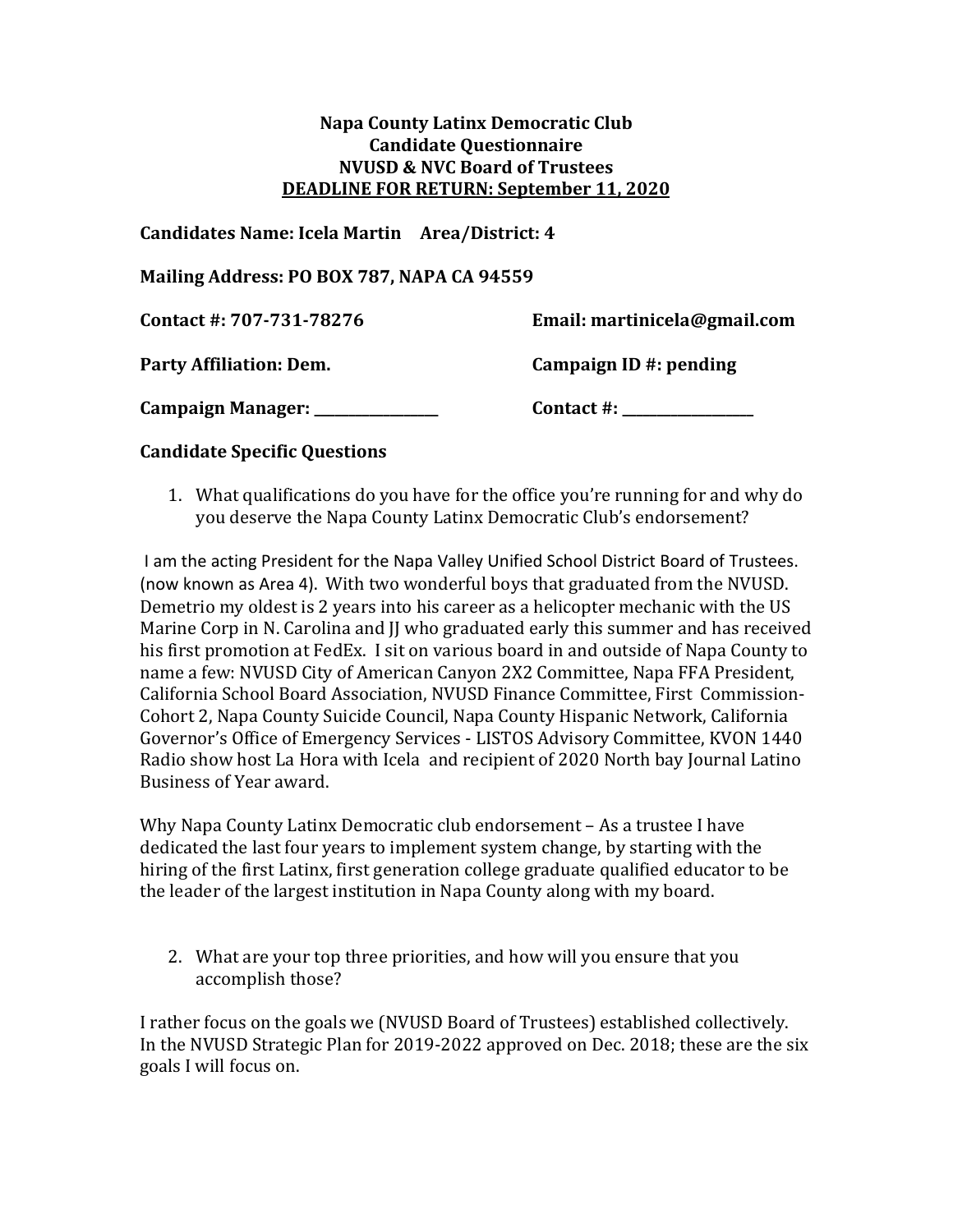- Goal #1 Student Learning, Achievement and Access
	- o Student Graduate college and career ready
	- o Students experience responsive, engaging pedagogy
	- o Students thrive socially emotionally and academically
	- o Students benefit from real world experiences
- Goal #2 Effective Employee Relations and Resource Management
	- o Collaborative transparent interest-based problem solving and trust with the team
	- o Talent and Diverse workforce
- Goal #3 Robust Communication, Community Engagement and Advocacy
	- o Cultivate and consistent image and message
	- o Two way, inclusive and user-friendly stakeholder engagement
	- o Taking a stand for CA Public Schools
	- o Inclusive and Responsive Emergency Communication
- Goal #4 Tactical, Proactive and Efficient Asset Management
	- o Educational programs benefit from predictable and stable funding
	- o Alignment and allocation of resources should always mirror NVUSD priorities and goals
	- o Access and develop those community partnerships that align, support and protect NVUSD educational programs and resources
	- o Maximize effective and sensible facilities management based upon measurable economic realities
- Goal #5 Equity-Centered Leadership & Inclusive Organizational Culture
	- o Valuing diversity, equity, and inclusion
	- o Learning Culture of high professional standards
	- o Collaborative relationships
- Goal #6 Strategic, Impactful Governance & Policy Implementation
	- o Foster Effective Governance
	- o Policy Review, development, and Implementation

## **Issues**

3. How will you tackle the next upcoming natural and public health disaster and how will this plan actively engage the Latinx Community? What is your plan to ensure that disaster planning is culturally competent and provides language access to all parents, students, community members, and employees?

NVUSD in partnerships with other government entities as it relates to public health and response to natural disaster and our students. These partnerships are not limited to the following public/government entities: Napa County, COAD and NCOE.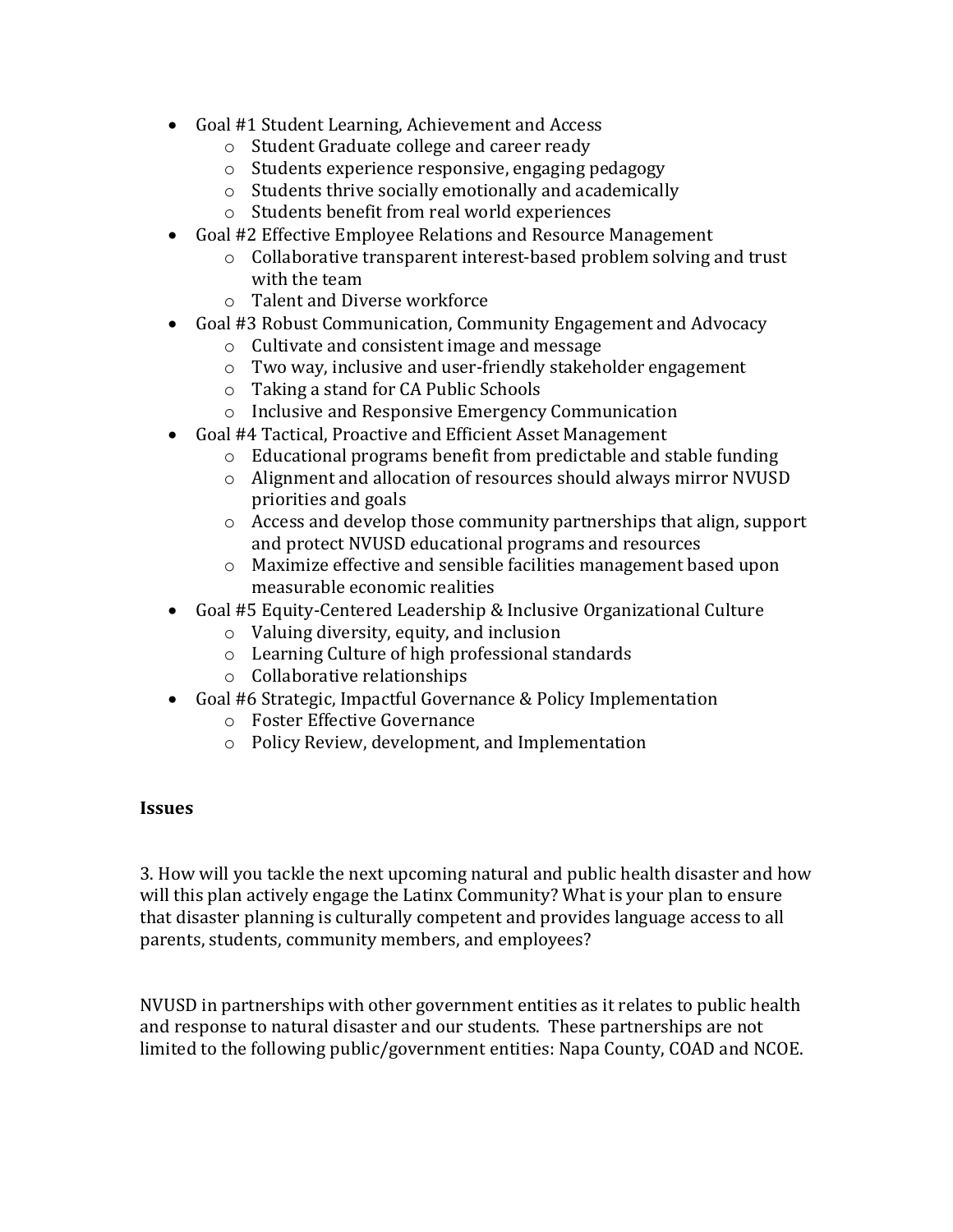The language access plan began in 2018 when we selected our new Superintendent Dr. Mucetti. All of our NVUSD school board meetings, newsletters, our stakeholder meetings, resources to our families (AKA as NVUSDs Parent Liaisons) are bilingual in either English and Spanish (when there are high interest of another known language like Tagalog, these services have been provided) Community based programs have also helped with the access to our families when we feel we need additional resources.

4. What is your stance on Black Lives Matter? How do you link this movement to the needs of the Latinx community and your constituents?

We passed our Equity Resolution that came during a dire time and need. As a woman of color myself, standing behind the inequities of our fellow black brothers and sisters is an important stance to take. The movement has allowed our board to pass our first Equity Policy Implementation Plan and its next steps that align with our goals as mentioned above.

5. What is your stance on re-appropriating police funding? What does this mean to you in your role and what policies will you pursue to address this call to action? How do you implement restorative justice policies?

I appreciate and understand the sensitivity around this issue. There are circumstances that have occurred in other districts across the nation that speak to the need of clear and define roles and expectations. What do we want for our students, what is the benefit, not what is the punishment? How do we best keep our children safe? A good SRO can do what we all need to do, listen, communicate, and support.

SRO work does requires specialized training, above and beyond that which law enforcement programs provide. While that can sound like institutionalized verbiage, the importance of additional professional development with a focus on social and emotional health is one of the benefits of the training program.

6. Governor Newsome just signed ethnic studies to be part of the CSU curriculum. What would be your approach to ensure that an ethnic study is part of the core curriculum in your jurisdiction?

As presented during our NVUSD public board meeting on 9/10/2020. Establishing partnership with expert to guide the development of an equity action plan. Create diversity, equity, and inclusion metrics to track progress and engage in capacity building for NVUSD Leaders.

7. Families of all ranges, including educators, continue leaving our community because it is too expensive for them to live here. Many families are doing long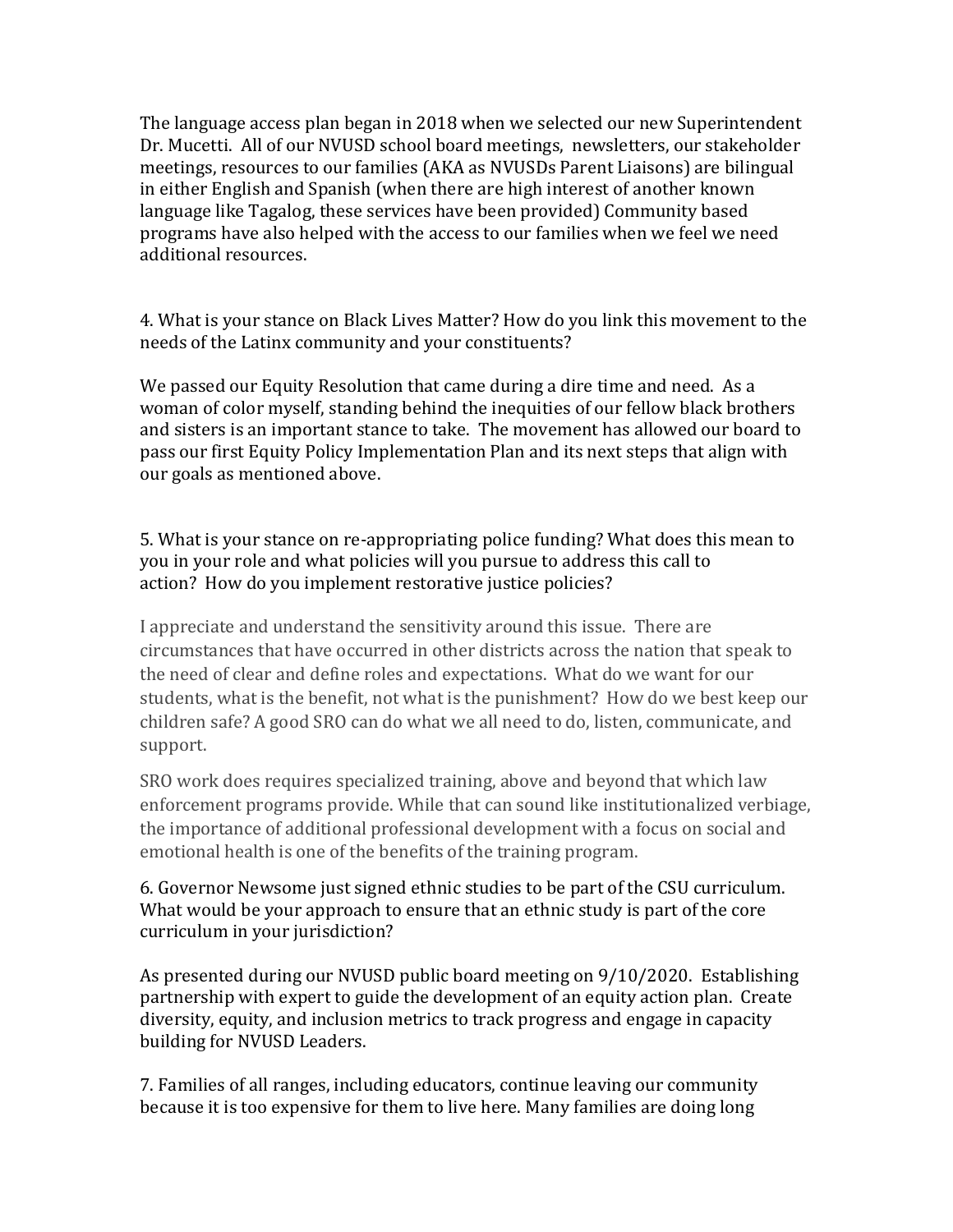commutes to work here, therefore increasing their carbon footprint, missing on important family time, and much more. Additionally, because families are leaving our community, we continue to see a reduction in enrollment, and a couple of schools have been forced to close.

What is your commitment, plan, and role to help improve the quality of life for students, families, and educators? And will those efforts help families that live here to remain here?

Educate the community about the issue. Recently, many of our community members had to sit and hear our staff how our community was shrinking therefore making us face tough realities of school closures. I commit to peruse through the City and County of Napa to fix the issues of transportation, housing, homelessness, foster children, low income families, migrant families and those not mentioned for the success of our student academic future with NVUSD.

8. What hiring processes will you use to pursue and increase the diversity of your staff?

Within our Strategic Plan this has always been the intention. Two nights ago, there was a clear reminder during our presentation about equity plan that we would recruit and retain diverse certificated workforce. Antibias training for all employees would be provided.

Statewide and Nationally there is a teacher shortage and forefront? Our students. We need to be financially stable to provide programs that will invest into our very own kids that in return would come back to our district.

9. Although schools are closed, and students and families are doing online schooling, there is still a great and dire need for food access and wrap-around services provided by school services (like school lunch, after school, etc.), what would you do to ensure that these services are still accessible?

Breakfast and Lunch has been provided from the very beginning of this pandemic and we do not intend to stop. Other trustees and I advocated through live streams and via social media the importance of child nutrition. Other family food items were provided during covid-19.

Currently, NVUSD has a Federal grant that will allow us to continue to feed not only our NVUSD kids but all kids within our county.

10. What is at least one specific thing you can do as an elected official to address the needs of LGBTQIA+ Students, Faculty, and Families?

I was on the board and proudly represent the first In May 2019 the school district passed a resolution but worked along with other community organizations to pass a resolution that would reflect inclusion. The policy came in May 2020 that would